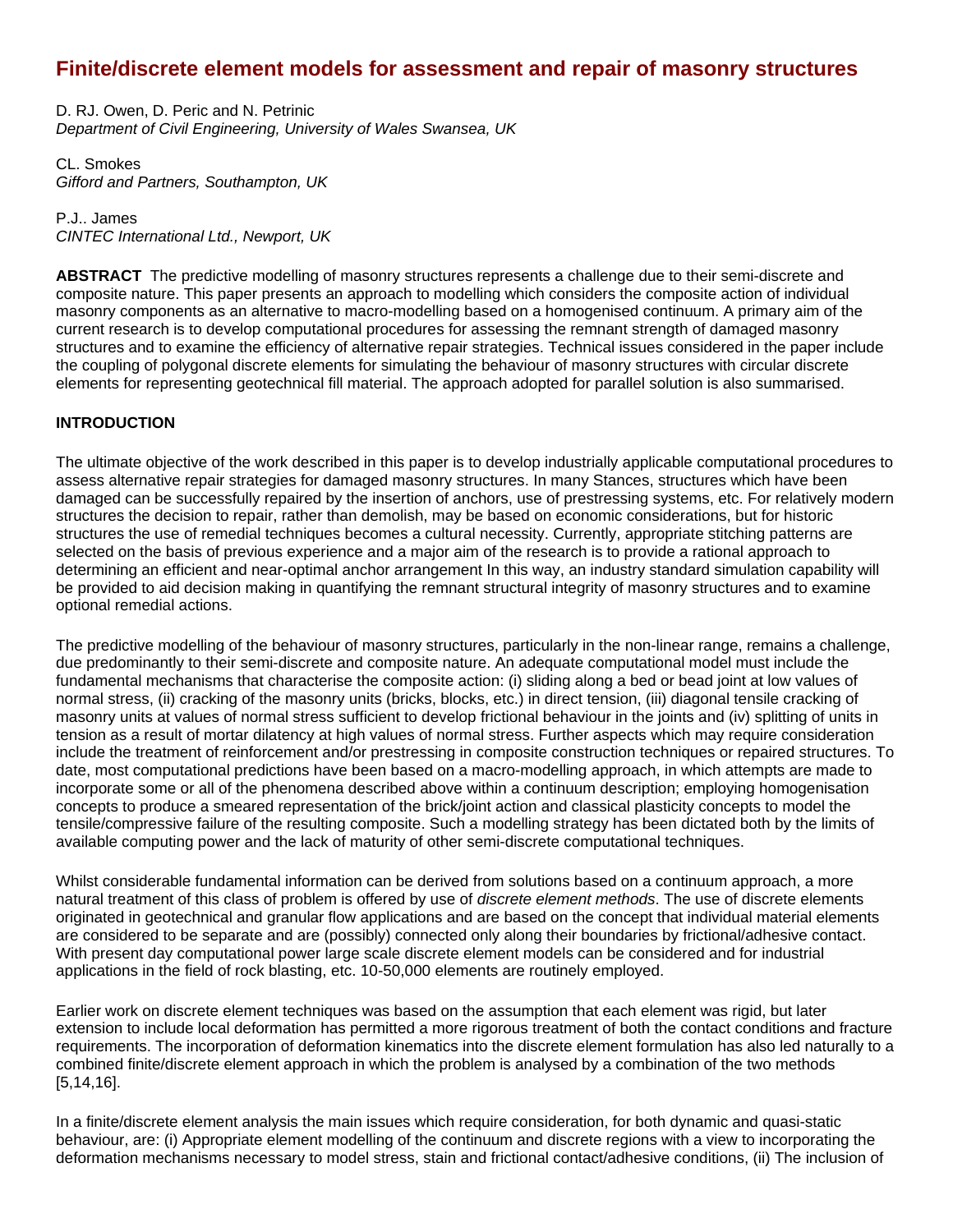elasto-plastic/viscoplastic behaviour in both the finite and discrete elements, (iii) Algorithms for treatment of the progressive fracturing of elements, (iv) Detection procedures for monitoring contact between discrete elements and the continuum regions and (v) Representation of frictional/adhesive contact conditions for contacting elements.

The first phase of this ongoing study has embraced recently developed numerical techniques for solving problems in applied mechanics which exhibit large discontinuous geometrical and nonlinear material behaviour. The technical developments considered in this paper concentrate on coupling of polygonal discrete elements for simulating the behaviour of masonry structures with circular discrete elements for representing geotechnical fill material for masonry arch bridges, etc.. The approach being currently pursued to enable the parallel solution of these CPU intensive problems is also summarised.

# **COMPUTATIONAL FRAMEWORK**

In order to simulate the complete behaviour of large systems of discrete interacting bodies, the applied numerical technique should consider three important aspects [14]: (i) the detection of contacts, (ii) the representation of contact interaction, and (iii) the behaviour of solid material. In this study, the behaviour of solid material is analysed using the finite element method [1,2,10,15,20], except for round shaped bodies whose deformations can be approximated solely on the basis of the deformation in the close vicinity of their contacting surfaces. Furthermore, an exceptionally efficient geometric intersection algorithm has been adapted to meet the requirements of computational speed for the treatment of multi-body contact problems. In addition, the method for evaluation of contact forces, based on a penalty approach, has been improved to include the material and geometric properties of the contacting bodies, leading to a "facet-to-facet" contact interaction technique with respect to the finite element discretisation of contacting surfaces.

### **Geometric idealisation**

The composite action of distinct interacting bodies is simulated numerically by applying the combined discrete/finite element method. Several modifications of the well established finite element method have been performed to increase its robustness, always bearing in mind the permanent demands for calculation speed and the final quality of results. In addition, by applying advanced "soft-rigid" single circular elements (Figure 1) for geometric idealisation of round shape bodies an efficient technique for the treatment of granular media has been devised.



*Figure 1. Basic geometric entities - finite/discrete elements for 2D spatial discretisation of masonry structures.*

Some results obtained by applying the numerical techniques developed are illustrated in Figure 2.

The implemented geometric modelling techniques [3] are capable of automatically handling any changes which occur in the modelling domain as a result of frictional sliding or progressive fracturing.

### **Material models**

Generalised elasto-plastic or elasto-visco-plastic material models, combined with several different failure models, are applied in order to numerically simulate the fracturing phenomenon [14]. The solid media fracturing technique is based on a strain softening formulation which utilises standard fracture mechanics concepts of energy release required for crack opening. Alternative techniques are being currently considered in order to control the evolution of the failure surface via tensile and/or shear fracture energy densities.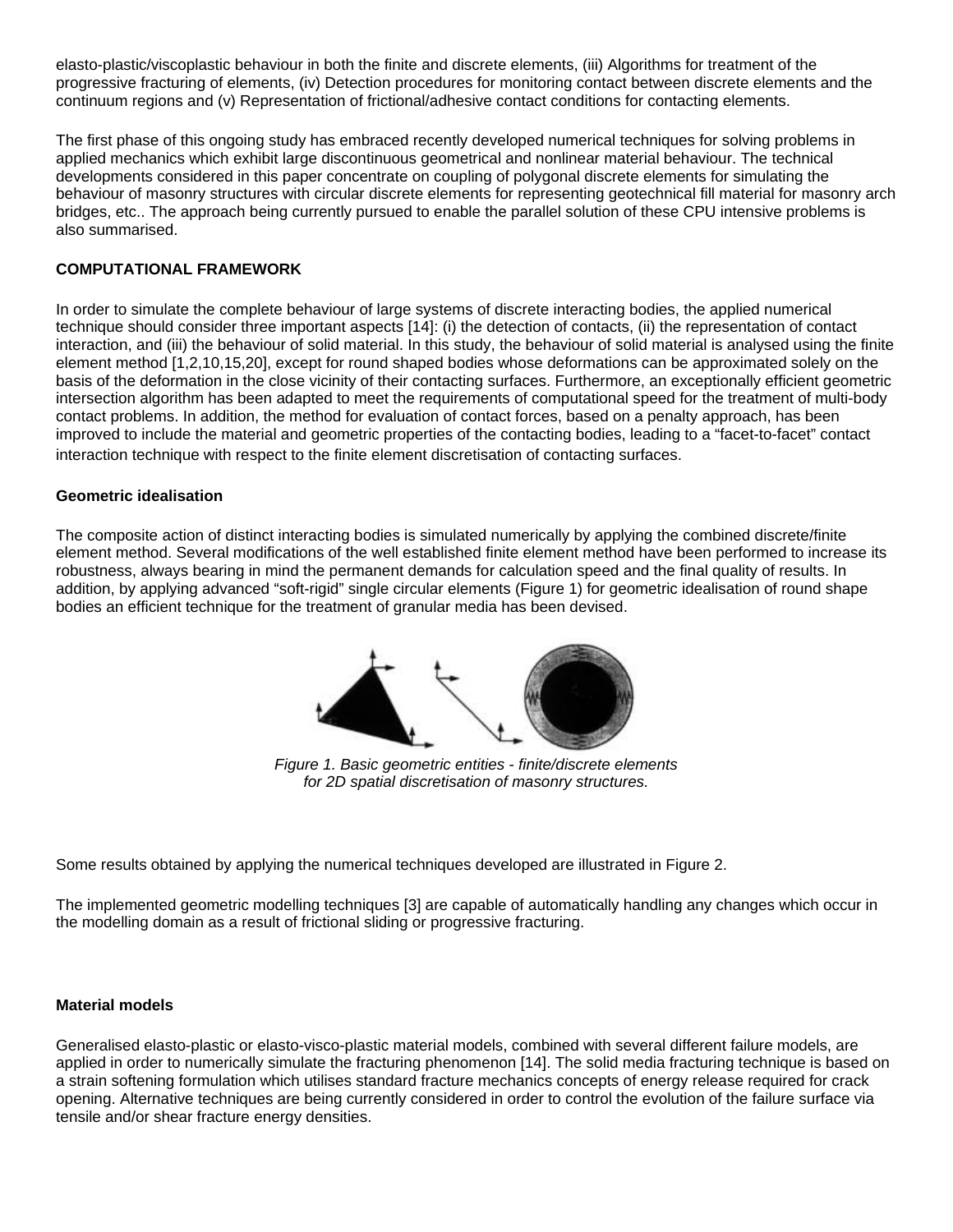

*Figure 2.(a). Controlled demolition of a chimney.*



*Figure 2.(b). Silo flow.*

### **Contact models**

The numerical techniques for simulating both frictional sliding and fracturing result from the latest developments in continuum based computational plasticity [6,9,19]. This paper concentrates on a solution method for coupling of polygonal and circular discrete elements in masonry units, arch bridges and similar structures.

The penalty method based on contact surface deformation theories [4,8], is employed to determine the contact tractions arising from contacts between the bodies under consideration. The overlap - which is physically inadmissible - is assumed to represent the deformation of the contact region. The surface tractions are determined by solving the equilibrium and compatibility equations at the interface.

In the penalty method, a penetration function defined as follows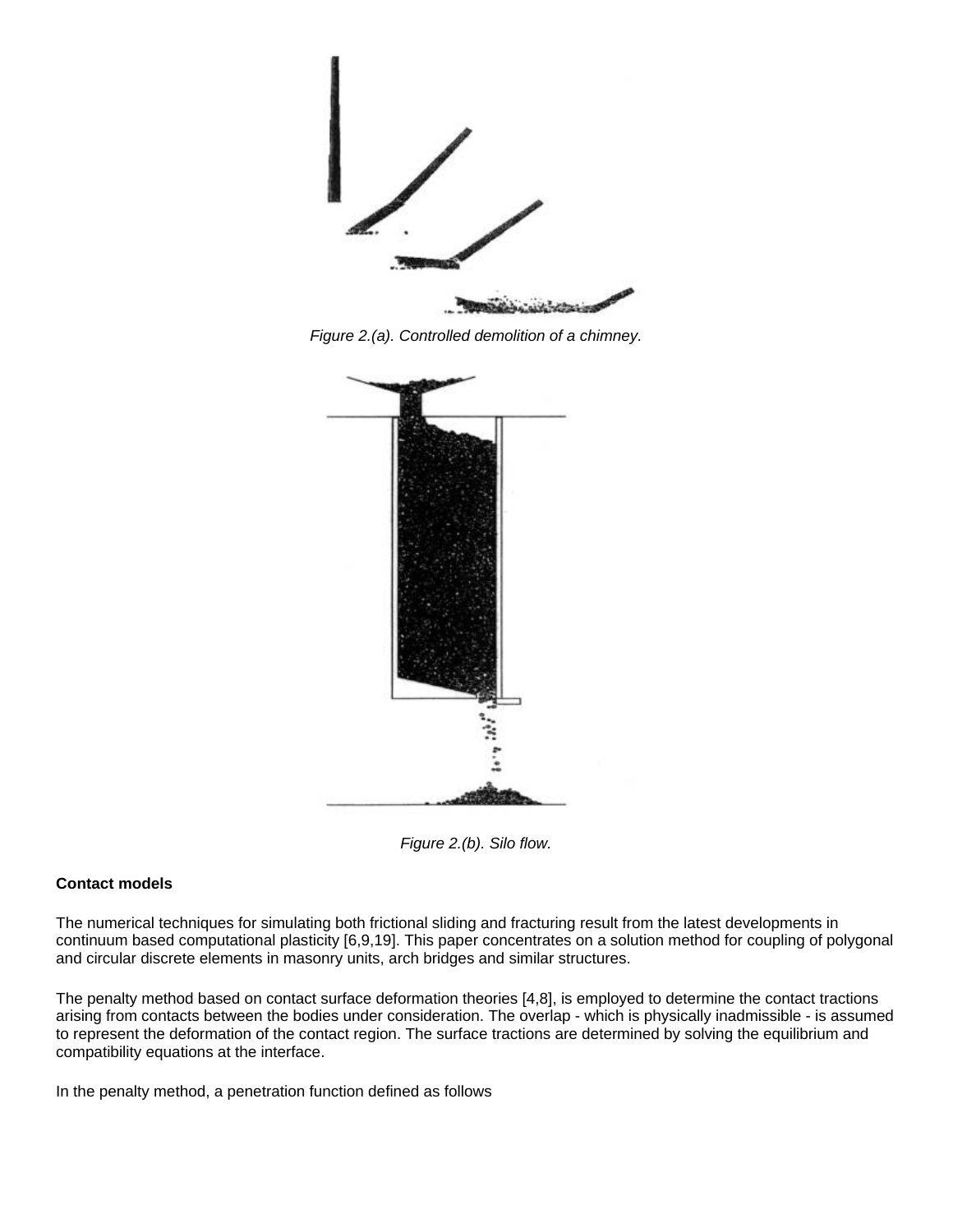(1) is applied in order to define which parts of the surfaces are in contact as well as to determine the intensity of tractions arising from contact. Two contacting bodies in motion can also experience some relative tangential displacement which can be expressed as follows

(2) where *t* is the vector in the plane previously defined by its normal  $n$ , while  $u_1$  and  $u_2$  represent the  $u_i = (u_1 - u_2) \cdot t$  displacements of the points  $P_1$  and  $P_2$  respectively (Figure 3).



 *Figure 3. Contact between two bodies.*

The decomposition of the total relative displacement between the two points on interacting boundaries determines a convenient decomposition of the total contact traction (?) as follows

$$
\tau^c = \tau^c \cdot n + \tau^c \cdot t = \tau_n^c(u_n) + \tau_i^c(u_t)
$$

tractions as follows

$$
P(u) = \sum_{e} P_{(e)}(u) = \sum_{e} \left( \int_{\Gamma_{(e)}e} N_i \tau_i^e d \Gamma_{(e)} e \right)
$$

(4) where  $N_l$  represents the element shape functions and determines the part of the contact surface associated with element *e*.

 (3) in contact between In view of the finite element method which is applied to describe the behaviour of the solid material, the resultant force transmitted from one surface to another through the area of contact is obtained by integrating the contact

The normal component of the contact force arising from contacts between two circular disks is evaluated using the analytical solution [8,17]. A special case of the contact between two circular disks arises when one of the disks' radii becomes infinite, thus representing a flat surface. Moreover, this case prompts the question of how to handle contacts between some arbitrary shaped bodies. Since the finite element method is applied to determine the behaviour of solid material, the bodies' boundaries are represented by finite facets. In the case of linear 2D elements these facets are represented by line segments. During contact detection each facet is treated as an independent geometric entity. The contact tractions are evaluated with respect to the contact zone deformability potential similar to the volume potential [13] but devised from the deformation theory [4] and then assembled to the boundary nodes.

When a contacting disk touches more than one segment of a polygonal boundary the contact tractions are divided according to the overlap area ratio as follows

$$
P_{n,i} = P_n \frac{A_i}{A}
$$

thus satisfying

$$
P_n = \sum P_{n,j}
$$

where *A* represents the overlap areas as illustrated in Figure 4. The direction of the resulting contact force is defined by the position of the centroid for the associated overlap area.

#### **PARALLEL PROCESSING STRATEGIES**

The degree of natural algorithmic concurrency in the solution of transient dynamic problems by central difference explicit time integration is high due to the use of lumped mass procedures, which leads to an uncoupled equation system whose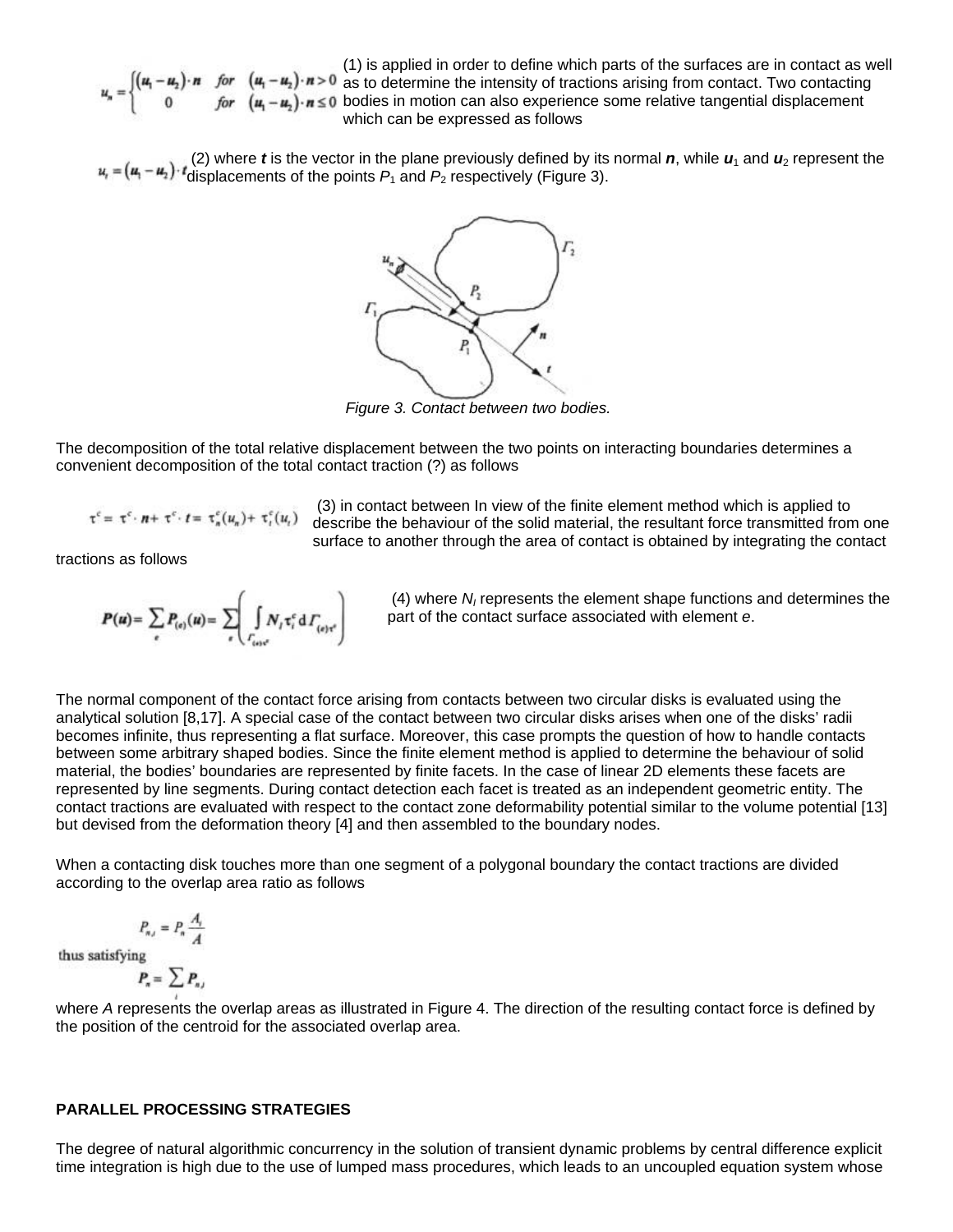solution is trivial. The bulk of the computational costs within a time-step involves the evaluation of the internal element forces and therefore the major benefits to be derived from parallel processing of the time integration procedure emanate from this phase of analysis. Fortunately, this is an element based operation and the task can be parallelised by simply performing the computation concurrently for different groups of elements on separate processors using *domain decomposition* procedures [7] which provides high efficiency and solution speed-up for this class of problem. The development of this parallel strategy has been undertaken on both SG Power Challenge and Cray YMP-EL98 shared memory parallel machines and implementation has been facilitated by use of a purpose built general library developed specifically to port code to parallel platforms [12]. The code, which incorporates both PVM and MPI message passing protocols, provides easy linking between the high level application code (the finite element analysis) and SMP or MPP hardware environments. This software tool contains both a real-time graphics window to monitor the performance of a parallel code and an a *posteriori* performance analysis tool.



*Figure 4. Distribution of forces circular and polygonal elements.*

When a large degree of inter-element contact occurs, as is the case with discrete elements, parallelisation becomes more difficult as contact conditions continually change. A naïve contact detection search method would require the checking for contact between each facet from a given set and each and every other facet listed after the facet under consideration. This method becomes extremely expensive for a large number of facets and several algorithms [e.g. 17] have been proposed to solve the equivalent problem with a computational expense proportional to

 $O = N \log_2(N)$ (7)

Such a contact detection search algorithm, based on the *alternating digital tree* (ADT) geometric intersection search algorithm [3], is implemented~ to drastically reduce the number of operations required to determine all contacts between the facets under consideration. The implemented algorithm is divided into four phases: (i) location mapping, (ii) space bisection, (iii) bounding box intersection search, and (iv) local resolution.

In the location mapping phase, the locations of all facets in *n*D space are mapped into their corresponding point representations in 2*n*D space by means of their bounding boxes. An alternating binary tree based on space bisection is then built to embody the information on relative positions between the facets under consideration. A corresponding bounding box geometric intersection search is then performed to create the short lists of possibly contacting facets for each target facet under consideration. The local resolution phase is further divided according to the type of the contacting facets and its only role regarding the contact detection search is to remove from further consideration those contacting pairs which do not stand a chance of becoming in contact before the next neighbourhood update.

The parallel processing version of the above algorithm undertakes the following steps:

- (i) each processor builds an ADT with its own boundaries
- (ii) each processor searches within its own tree followed by a search of the other processors' trees
- (iii) the contact forces are solved avoiding the repetitive computation of forces between bodies on different processors.

Figure 5 presents the solution of 100,000 contact facets on a SGI Power Challenge. For up to 7 processors, the efficiency obtained is always greater then 1, being 1.12 when running with 3 and 4 processors, with a respective speedup of 3.36 and 4.48. This apparent phenomenon, termed "superlinearity" is a common occurrence in parallel processing and is related to the definition of speedup.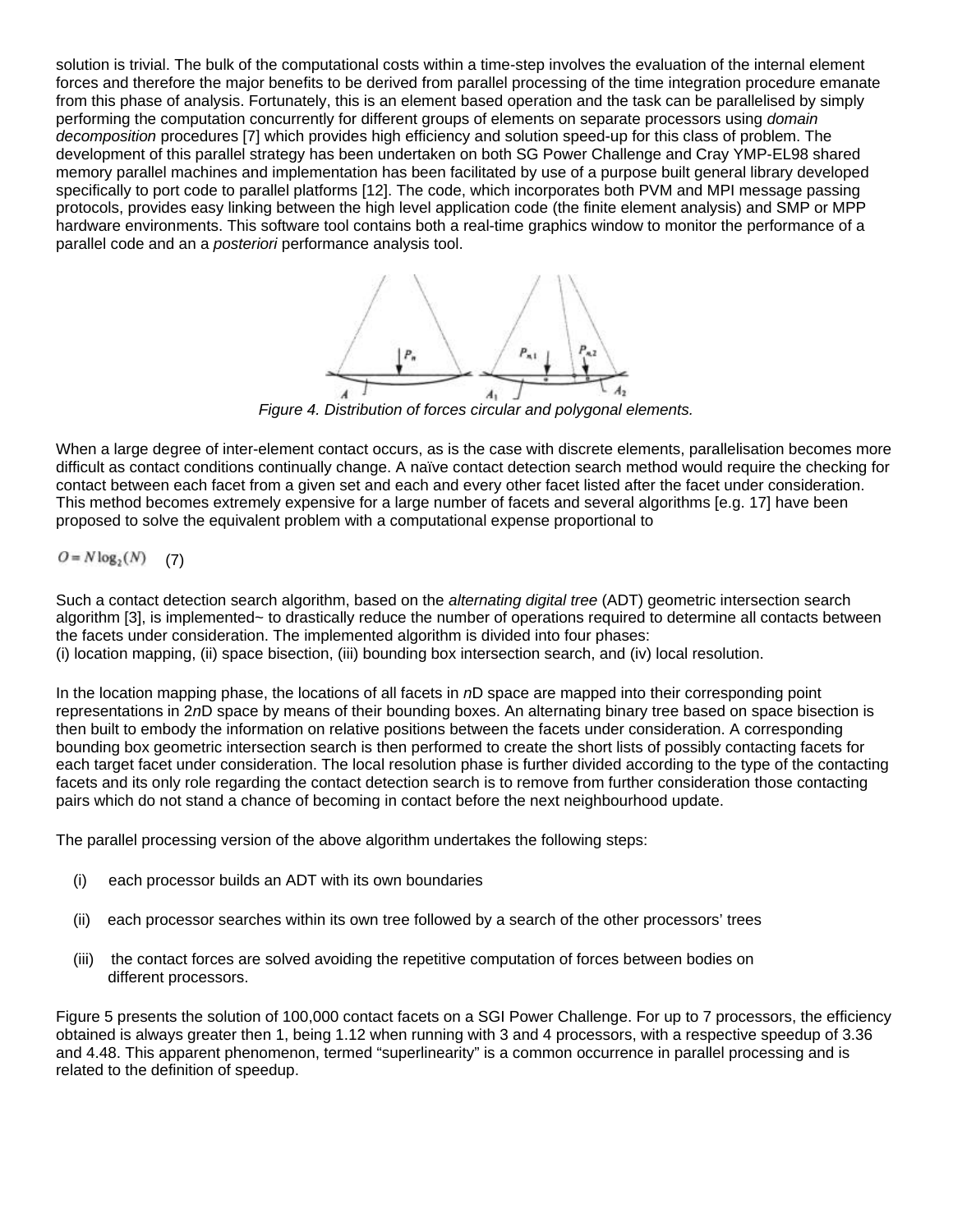## **APPLICATION TO ARCH BRIDGES**

The potential of the combined finite/discrete element methodology for solving industrial scale problems is appraised by the solution of two examples. European Commission Directive 96/58IEEC which seeks to harmonise transport policy with regard to heavy goods vehicles has resulted in the necessity to assess the adequacy of a substantial number of existing bridges. Masonry arch bridges are assessed in a rather conservative manner because of their complexity and, in some cases, their historic value. Experimental and field tests are still comparatively far more expensive to undertake then numerical simulations, thus encouraging further improvement of existing numerical predictive techniques.



*Figure 5. Performance of parallelisation of contact search algorithm*

## **Masonry arch bridge with backfill**

As an illustration of the capabilities of discrete/finite element numerical techniques for predictive modelling of situations involving masonry units, back-fill and geotechnical foundation material, a hypothetical masonry arch bridge with granular back-fill is first considered. The problem is treated as a combined finite/discrete element problem with the masonry blocks being represented by deformable discrete elements in frictional contact, the fill material by spherical discrete elements and the foundation medium beneath the central pier modelled as a Mohr-Coulomb material. The idealised two span bridge was subjected to abnormal vehicular loading in order to determine the load distribution in the back-fill medium and in the arches. The results obtained are illustrated in Figure 6 where the vertical stress distribution is shown for two positions of the traversing load. The load transfer paths through the granular fill can be clearly seen.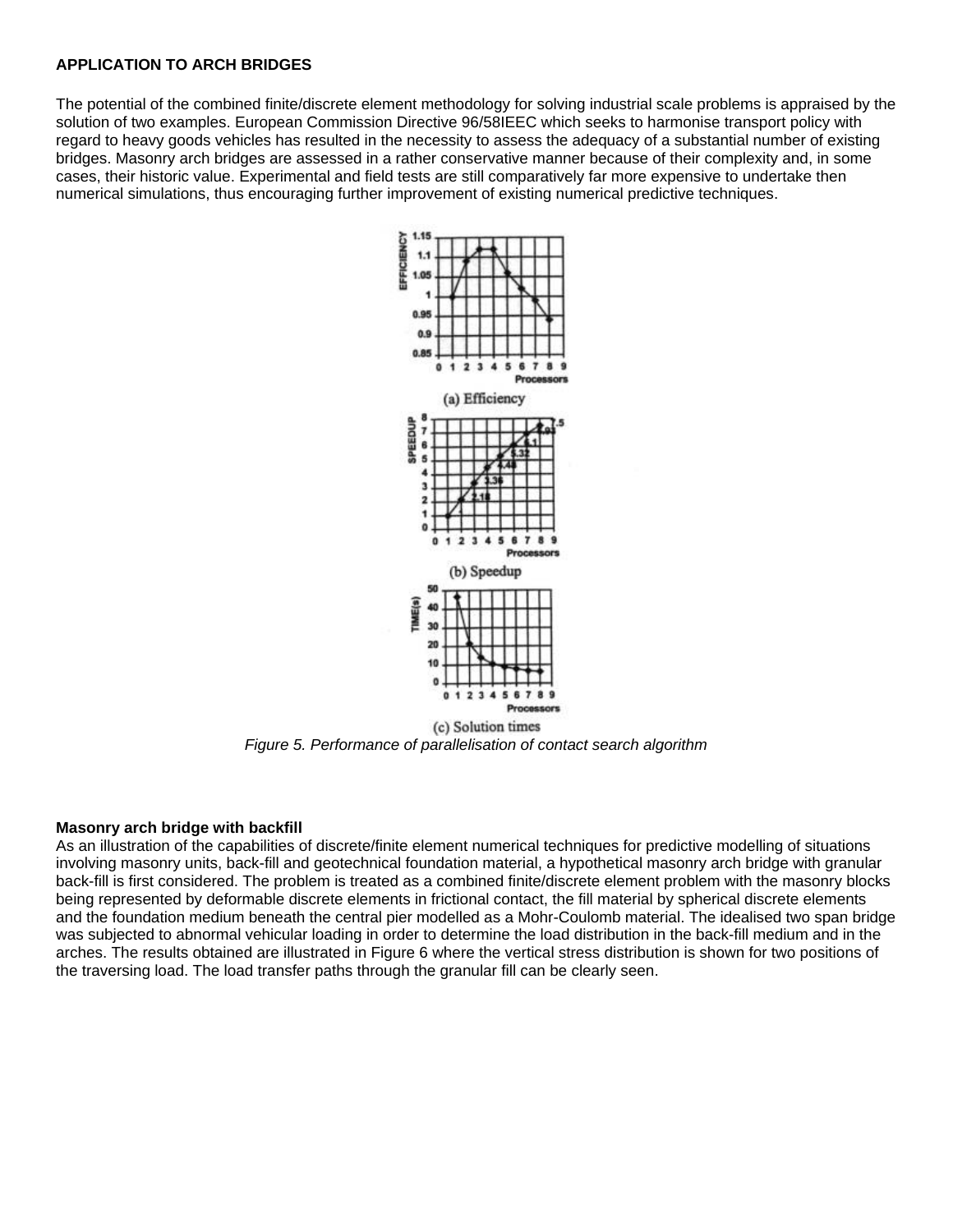

*Figure 6. Vertical stress distribution in the back-fill medium and the arches.*

# **Arch bridge with anchor stitching system**

This example considers the performance of a three ring arch bridge, firstly unstrengthened and secondly when reinforced with the Cintec anchor stitching system. Both arches were constructed and tested to destruction under controlled conditions at the Transport Research Laboratory, UK. Each arch was constructed with a layer of wet sand between the three rings to simulate ring separation (delamination). A schematic illustration of the arch, together with the general arrangement of the Cintec anchors, is shown in Figure 7.



**FRONT ELEVATION** *Figure 7. Arch strengthened with Cintec anchor system.*

Each anchor is modelled as an elasto-plastic steel bar and the grouted bond with the masonry is simulated by prescribing a (non-linear) shear stress/strain relation, whose parameters are determined from laboratory anchor pull-out tests.

The test load was applied at quarter span in 1 tonne increments with failure occurring in a ductile manner by crushing of the bottom brick at the crown which, for the strengthened arch, led to the formation of the first hinge at 28 tonnes. During loading to collapse the bottom ring fell away but the remainder of the arch remained held together by the anchors. The arch ultimately failed in a four hinge mechanism. The failure loads for the unstrengthened and reinforced arch were 20 tonnes and 41 tonnes respectively. The deformation of the strengthened arch just before the bottom ring fell away is illustrated in Figure 8.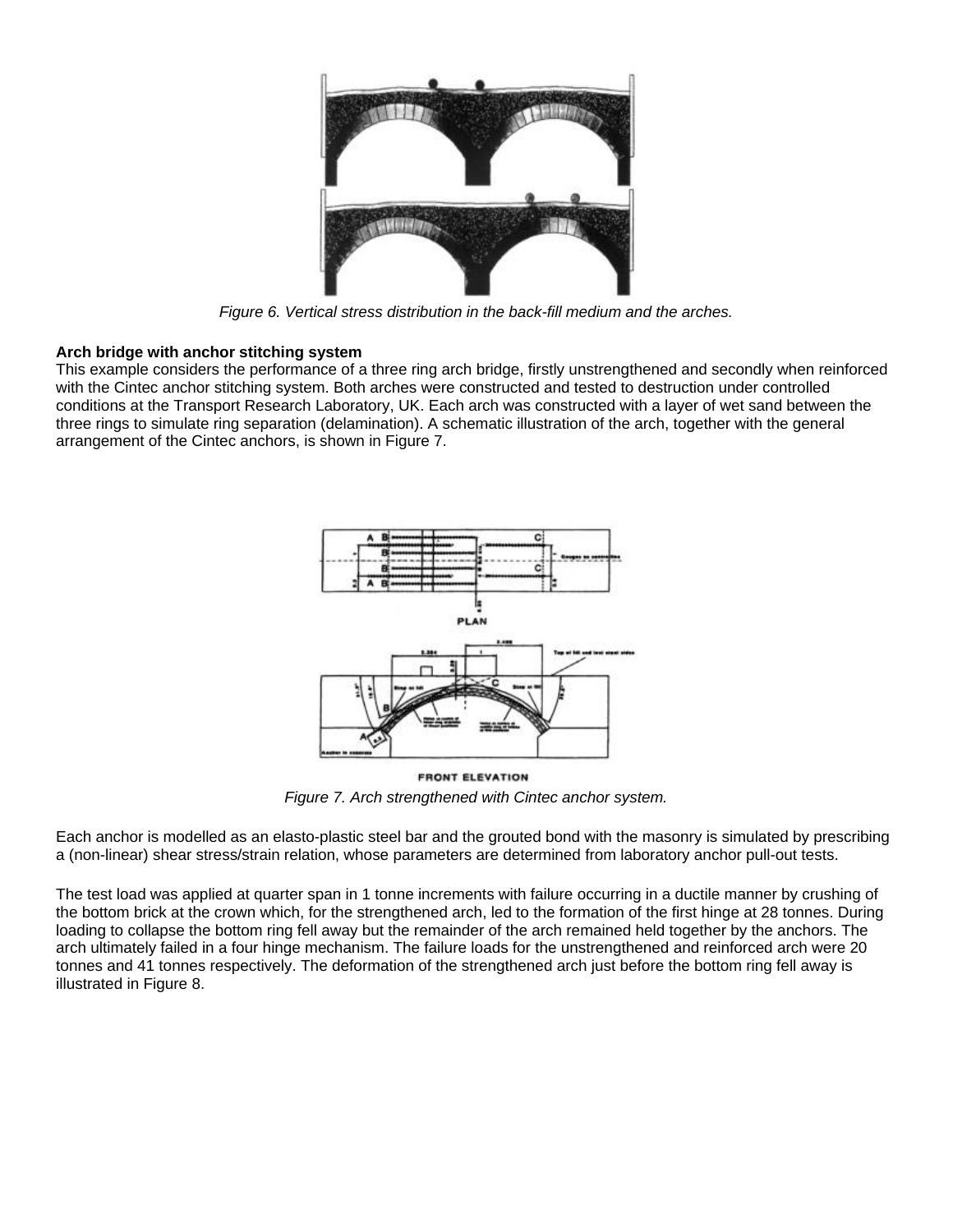

*Figure 8. Strengthened arch just before bottom ring fell away.*

Figure 9 (a) shows the finite/discrete element idealisation of the unstrengthened arch and Figure 9.(b) depicts the deformation just prior to collapse. The displacement under the load line with increasing load is shown in Figure 10, where the prediction for the unstrengthened and reinforced cases are compared. An excellent correlation between the numerical prediction and experimental observation for the peak loads is evident.

# **CONCLUDING REMARKS**

The combined discrete/finite clement method presented in the paper offers an alternative approach to predictive modelling of the failure assessment, and subsequent repair, of masonry structures. As such, the work represents ongoing research and further development is necessary to ensure the robustness and industrial applicability of the methodology. A further development which is currently in progress involves extension of the procedure to fully three dimensional problems. This clearly extends the scale of the problems to be solved, necessitating the use of parallel processing techniques, but permits a more realistic simulation of the action of a wide range of masonry structures. In view of the complex geometrical configurations existing in an evolving finite/discrete element analysis, the use of visual tools for interpreting the results is mandatory. In addition to employing the more usual on-screen representation of 3D objects, the use of virtual reality techniques to provide a fully immersive environment for the interpretation of results is becoming increasingly attractive and realisable. Currently, appropriate data structures, etc. are being developed to permit interfacing the results of the simulation of masonry structures within a VR environment This will allow visualisation of damage, cracking states, stress distributions, etc. in an interactive and stereoscopic manner.



*Figure 9. (a) Finite/discrete element idealisation, (b) Displacement pattern close to collapse.*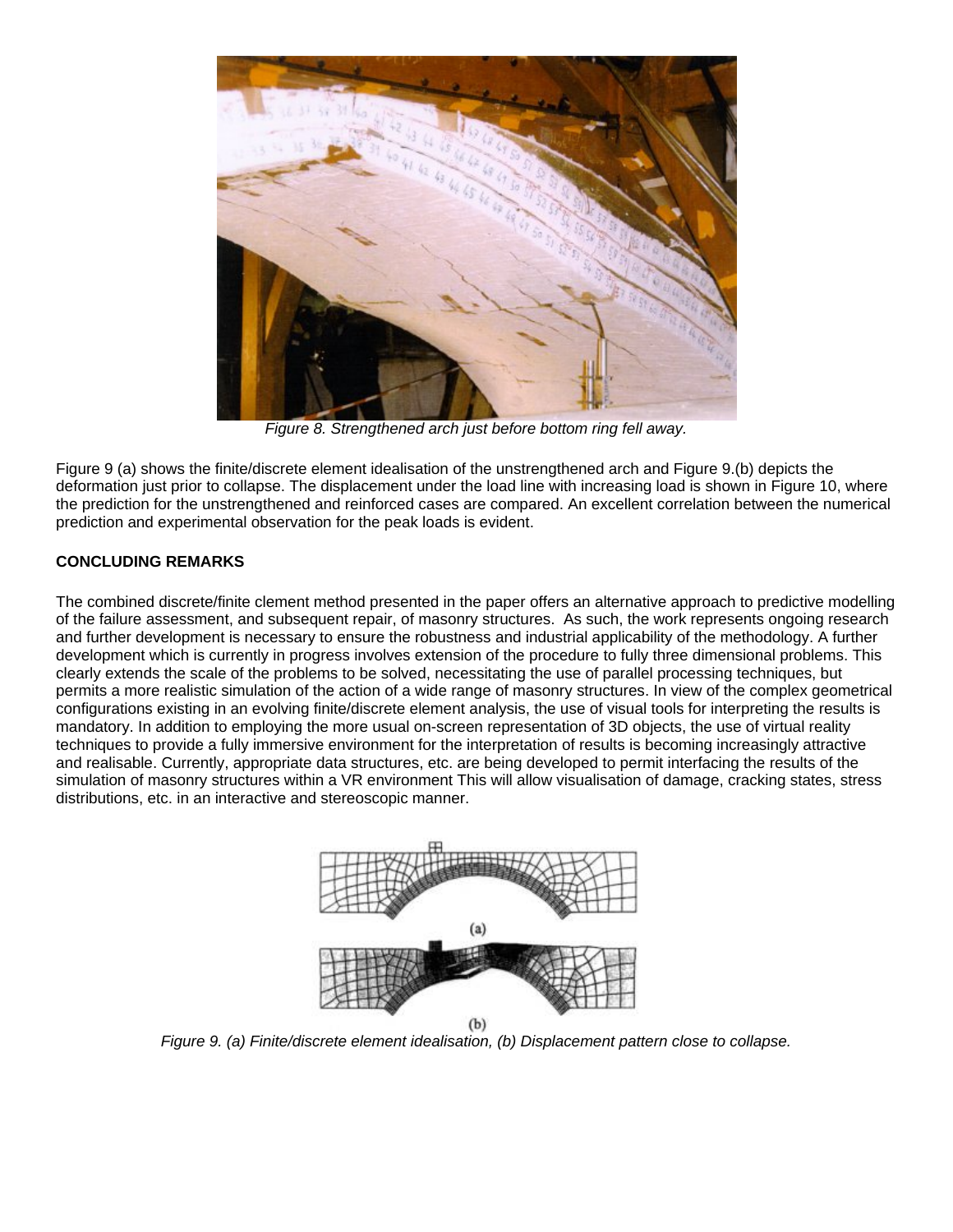

Figure 4: Comparison between Cintec and TRL arches *Figure 10 Load-Displacement predictions for the unstrengthened and reinforced arches.*

## **REFERENCES**

- 1. Bathe, K.J., Wilson, E.L.: *Numerical Methods in Finite Element Analysis*; Prentice-Hall Inc.; New Jersey; 1976
- 2. Bclytschko, T., *An Overview of Semidiscretization and Time Integration Procedures*; Computational Methods for Transient Analysis; Eds. Belytschko, T. and Hughes, T.J.R.; p. 1-65; Elsevier Science Publishers B.V.; 1983
- 3. Bonet, J., Peraire, J.: *An Alternating Digital Tree (ADT) Algorithm for 3D Geometric Searching and Intersection Problems*; Int. J. Num. Meth. Engng.; Vol. 31; p. 1-17; 1991
- 4. Boussinesq, J., *Application des Potentials à l'etude de l'équilibre a du mouvement des solicits élastiques*; Gauthier-Villars; 45; p. 180; Paris; 1885
- 5. Cundall, P.A., Hart, RD.: *Numerical Modelling of Discontinua*; DEM 1st U.S. Conference; CSM Press; Golden, Colorado; 1989
- 6. Dowding, C.H., Zubelewicz, A., O'Connor, K.M., Belytschko, T.B., *Explicit Modelling of Dilation. Asperity Degradation and Cyclic Seating of Rock Joints*; Computers in Geotechnics; Vol 11; p. 209-227; 1991
- 7. Paw, G.F., Parallel processing procedures for finite element analysis.; Ph. D. Thesis, University of Wales, CIPHJ192/96
- 8. Hertz, H., *Über die Benührung fester elastisher Körper*, J. mine und angewandte Mathematik; Vol. 92; p. 156-171; 1882
- 9. Laursen, T.A., Simo, J.C., *On the formulation and numerical treatment of finite deformation frictional contact problems*; P. Wriggers, W. Wagner, eds.; Springer; Berlin; 1991
- 10. Naylor, D.J., Pande, G.N., Simpson, B., Tabb, R.: *Finite Elements in Geotechnical Engineering*; Pineridge Press Ltd.; Swansea; 1981
- 11. Loureriço, P.B., Rots, E.G., Blaauwendraad, J., *Implementation of an interface cap model for the analysis of masonry structures*; Proceedings of EURO-C 1994 International Conference on Computer Modelling of Concrete Structures; Innsbruck; 1994